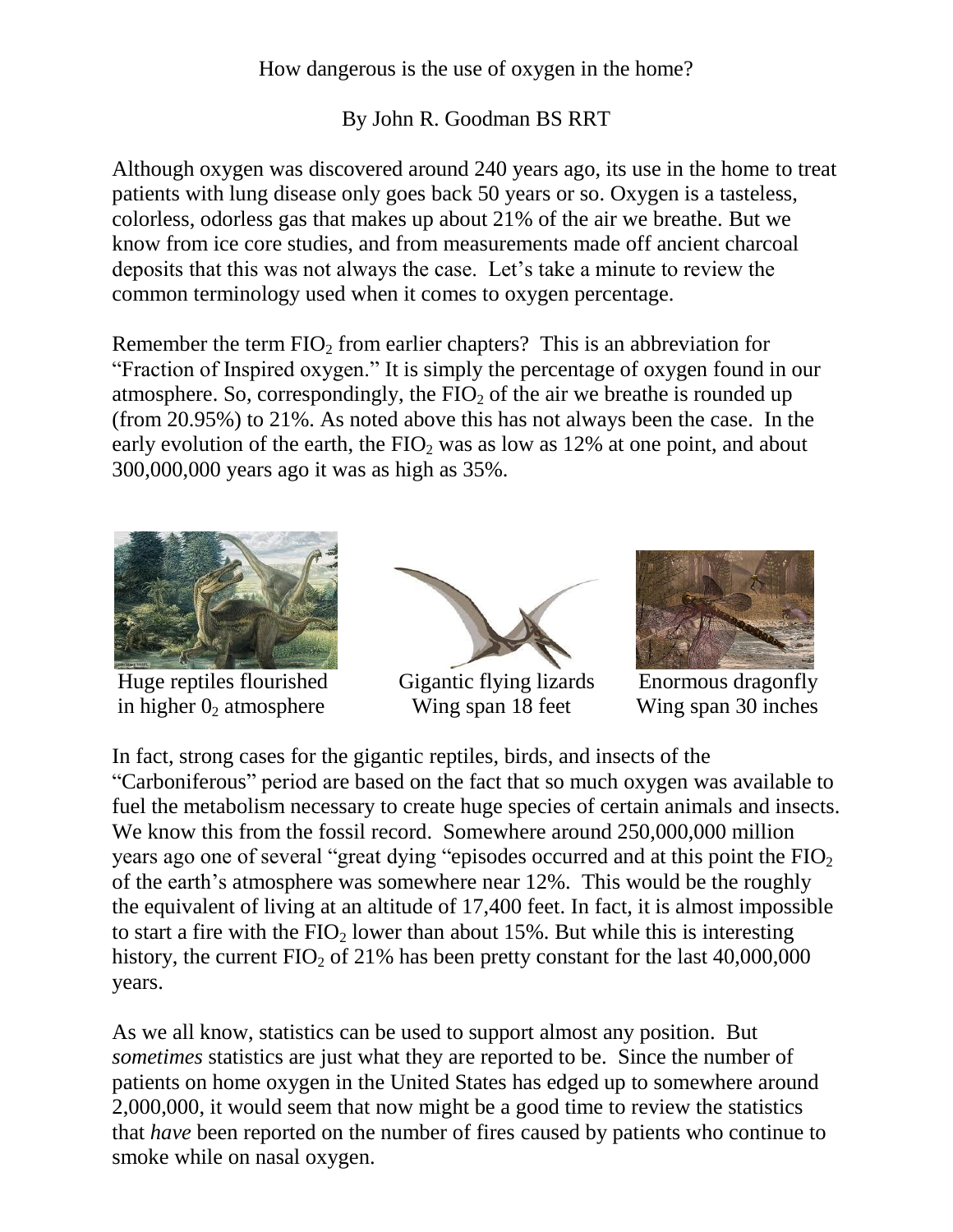What percentage of patients continue to smoke with oxygen in their home? Well, I am sure most of you aren't naive enough to think it approaches 0%. In fact, the National Fire Protection Association (NFPA) has looked very closely at this small sub section of all patients. A number of surveys from both the United States and countries all around the world have given us a range of patients on continuous oxygen who continue to smoke from a low of 5% to a high of 43%. The average of all these surveys seems to be around 30%. So if we use 30% as a pretty hard number and 2,000,000 as the total number of patients receiving home oxygen then a staggering 600,000 patients continue to smoke while on oxygen!

Back in 2008 the NFPA did a very thorough and exhaustive study on fires and burns that involved home medical oxygen. In March, 2010 the Veterans Administration published a paper that discussed the ethical considerations that may arise when a VA home care patient on LTOT continues to smoke. Also, a number of well respected manufacturers of home oxygen equipment have developed white papers on looking at ways to reduce fires and burns from patients who continue to smoke while using medical oxygen. Since these papers run into the hundreds of pages, I'd like to approach this as a sort of a "greatest hits" album. That is, let me share the known facts with you and let the statistics do the talking.

Between the years 2003 and 2005, US fire departments responded to an average of 182 home fires per year in which oxygen equipment was involved. Sadly, 46 people died in these fires. Additionally, 1190 thermal burn patients were seen each year by emergency room personnel. By far the highest percentage of patients seen in the emergency room were related to smoking at 73%. Another 10% were due to the stove or oven, and 9% due to candles.



In addition to the 46 deaths per year, there were also 60 innocent civilian injuries per year. In this group *one in every four fires resulted in death.* It is easy to underestimate just how much more vigorously a flame will burn in an oxygen enriched atmosphere. It is also easy to overlook the fact that the oxygen the patient is receiving through a simple nasal cannula will also increase the amount of oxygen in the patient's hair, eyelashes, eyebrows, clothes, beard, bed clothing, drapes, couch upholstery etc. It is true that oxygen will not explode by itself, but it will make the fire burn hotter and faster.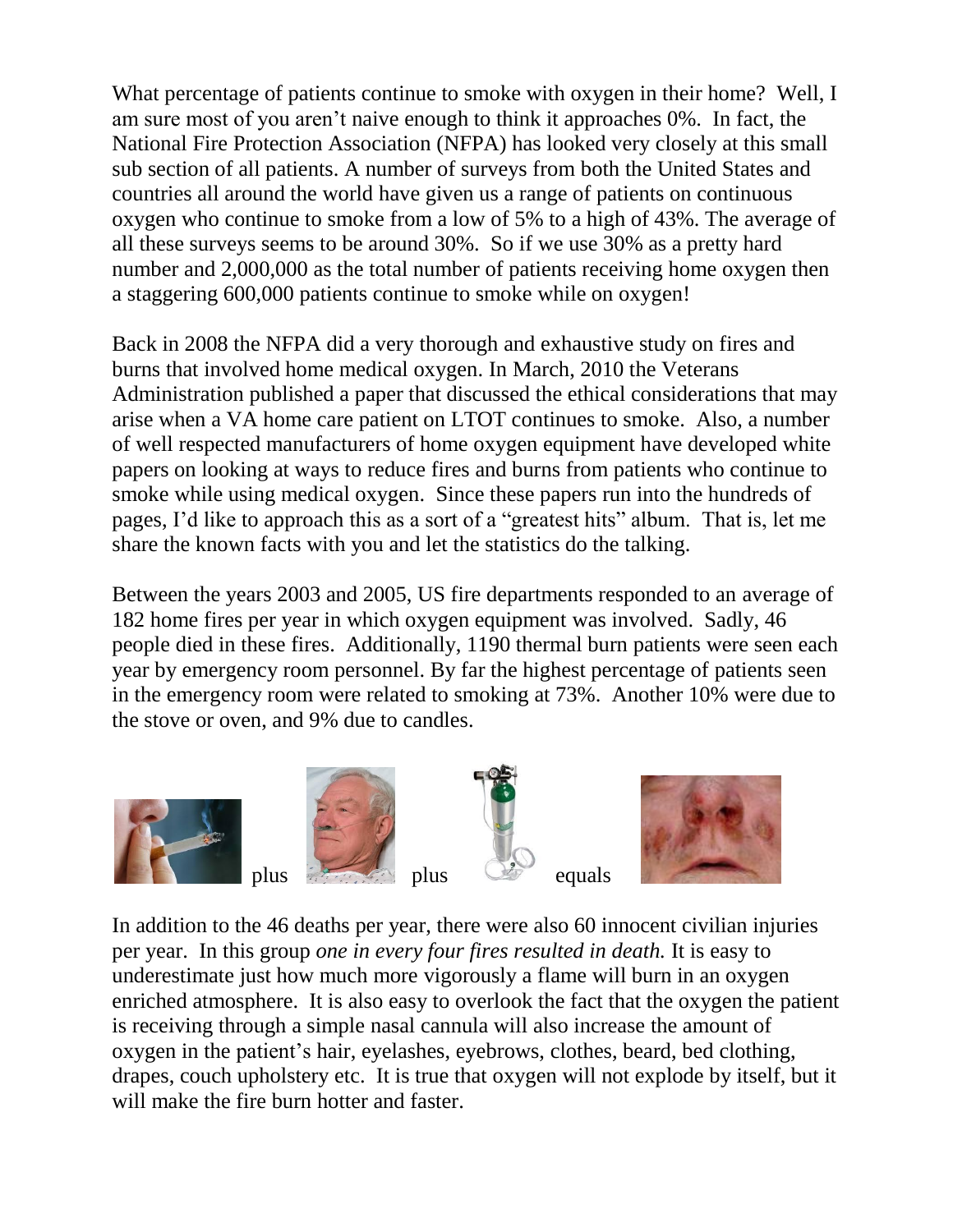

Easy to see the difference 89% of burns are facial. Signs do not seem





Although the NFPA data is almost 6 years old, we can extrapolate that the number of fires can only have increased during this period of time. A reader might wonder why the total number of reported emergency room visits and deaths is so low when compared to the total number of patients on oxygen who continue to smoke. Well, the answer also lies in the statistics. Obviously, the NFPA couldn't possibly survey all 6000+ hospital emergency rooms in the United States. They relied on other data supplied by a myriad of government agencies. By their own admission it represents perhaps 10% of the nation's fire departments. Also, the total number of unreported burns is widely believed to be grossly underestimated. Since facial burns represent 89% of all thermal burns, many patients are able to quickly remove their nasal cannula and extinguish any fire. It is very likely that these same patients never notify fire authorities, and in many cases don't even show up at the local emergency department. They may be reluctant to report these incidents due to sheer embarrassment, or in the case of other property damage, may not want to take any responsibility for the incident since they were in all likelihood informed of the possible fire danger before the fire. For what it's worth in deaths and injuries, males outnumbered females 3-2. By far, most fires started in the patients bedroom (58%) followed by the living room or den (30%)







Cylinders CAN and The more cylinders the The absolute worst possible do explode. the worse the fire. place to have an oxygen enriched fire!

Patients who continue to smoke may also cause injury or even death of life partners, roommates, innocent civilians, and of course firemen and first responders. Oxygen cylinders have been documented to explode much like a bomb or act like a torpedo. With such destructive possibilities, it would seem that any and every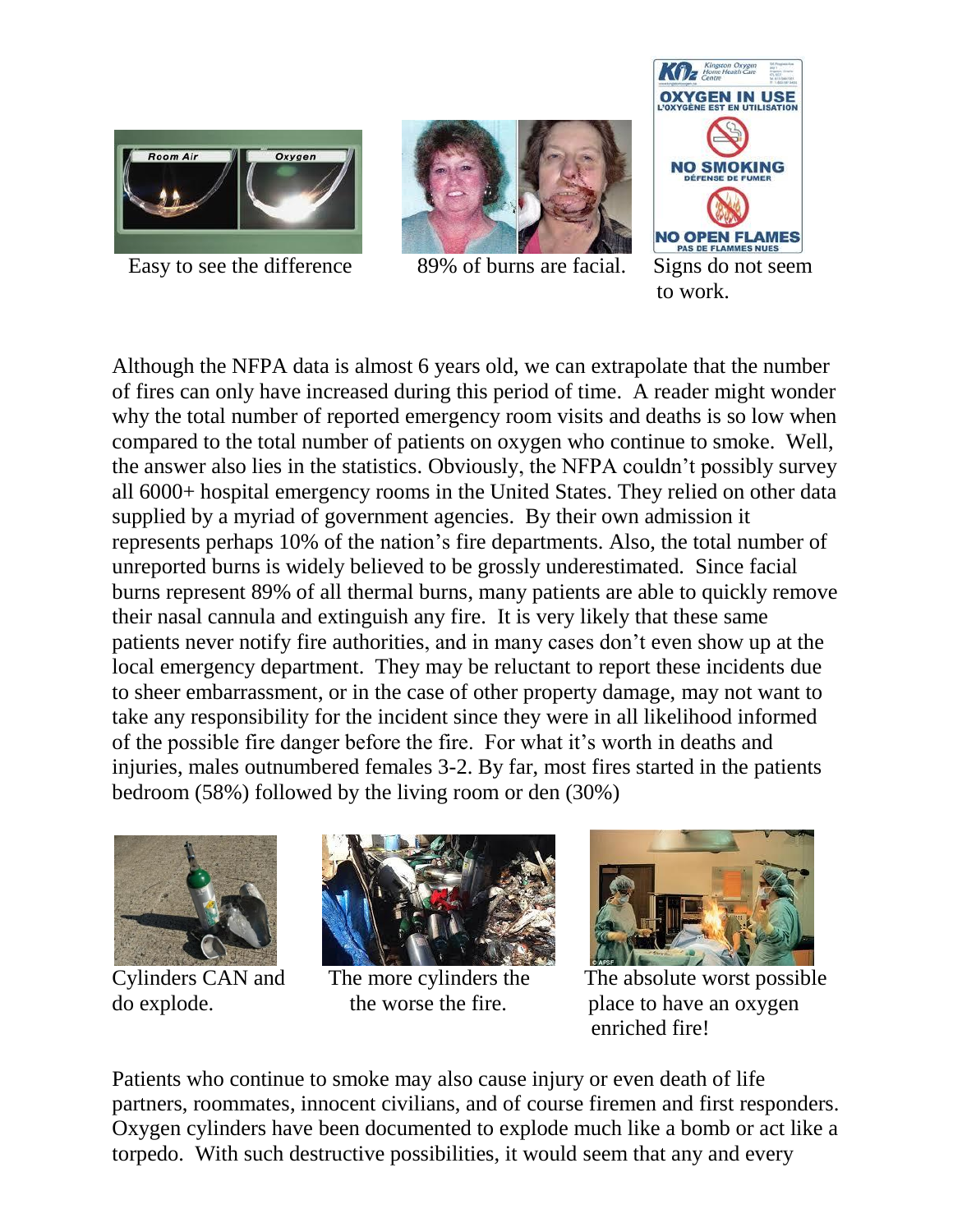patient on home oxygen for any reason, should be well known to the local fire department. In fact, very strict codes for the use and storage of medical oxygen in all health care facilities have been in place for many years. *Oddly, this is not the case for home oxygen.* Outside of posting the very clear OXYGEN IN USE sign on the front door of the domicile, there do not appear to be any federal regulations limiting (for example) the number of oxygen cylinders a patient can have in their home at any one time. Many patients have multiple full small (E) cylinders of oxygen to get them through power failures, or major storm interruptions of service. As a matter of fact, there doesn't seem to be ANY laws requiring local oxygen supply companies to alert local fire departments that a new oxygen patient was just set up in their service area! A number of states have tried from time to time to tighten up the communication lines between oxygen patients and local fire authority, but recent HIPPA rules have made this legislation very difficult to pass.

The Veterans Administration estimates that they have perhaps 110,000 veterans on home oxygen. Thus, statistically about 36,000 continue to smoke. The VA has initiated a directive aimed at reducing the fire hazards associated with smoking while oxygen treatment at home is expected. Their "Harm Reduction Strategies" include:

- 1. A fire risk assessment and reassessment with any change in prescription.
- 2. Assessment of compliance at least every 6 months.
- 3. Working smoke detectors.
- 4. Educational and/or warning information for the patient and others.
- 5. Counseling for non-compliant patients.
- 6. Documentation for all close calls and adverse events.
- 7. Referral to ethics consultation and multidisciplinary consideration for difficult cases.

So, given the statistics and the growing baby boomer demographic, it would seem some sort of improved communication channel should be established. If they can put baby monitors in nearly every crib just to know when the baby is crying, surely some sort of centralized system could be established between oxygen suppliers and local fire departments. The safest way to cut down on home oxygen fires is of course, smoking cessation. But, according to latest statistics only 3% of smokers who attempt to quit are successful at the 12 month mark.

Obviously patient education is key, and especially important if English is not the primary language spoken in the household. Educational DVD's may be helpful for those with reading difficulties. Secondary measures such as smoke alarms and fire extinguishers can only help with fires already started, but do nothing to prevent them from starting in the first place.